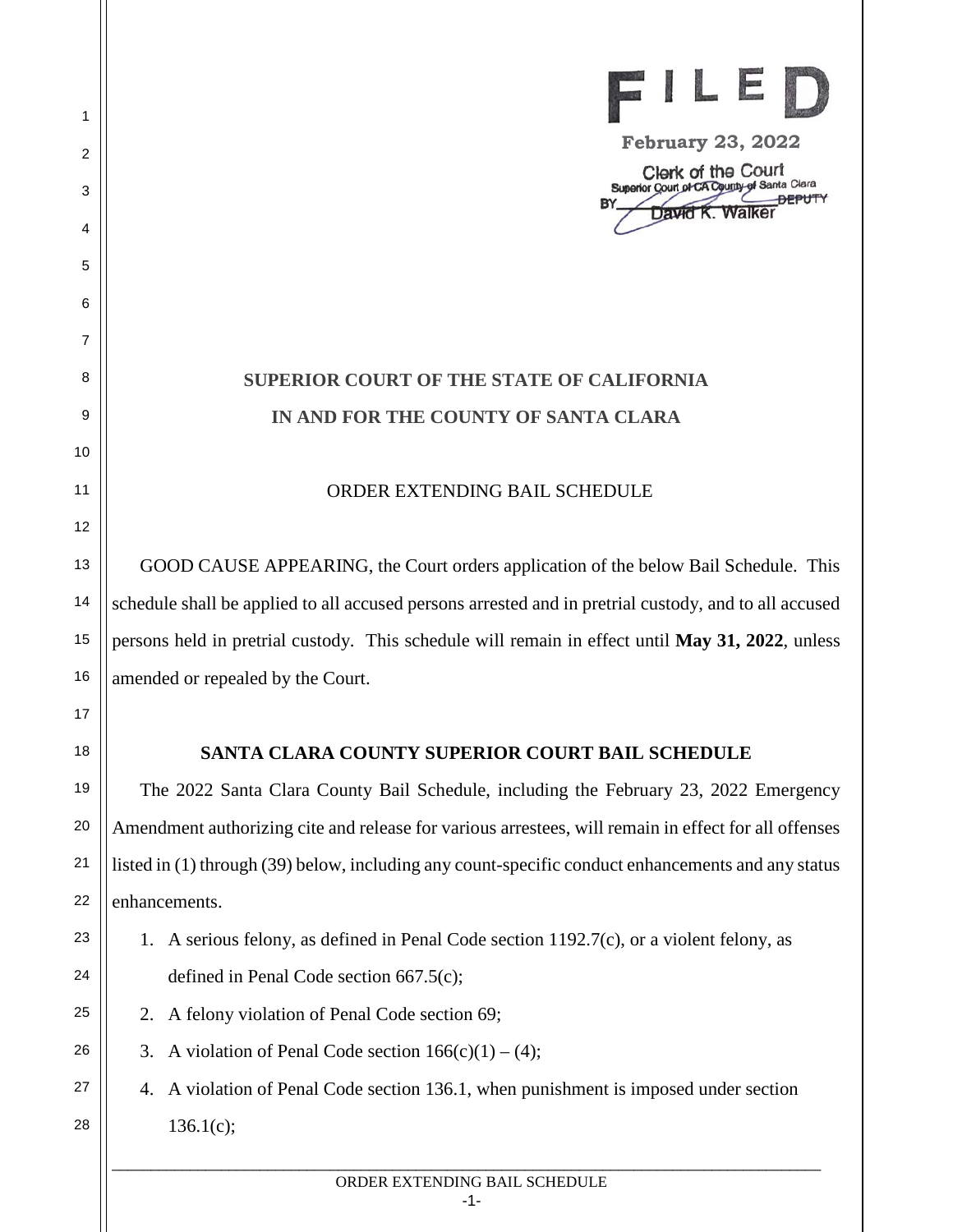| 1              | A violation of Penal Code section 262;<br>5.                                                       |
|----------------|----------------------------------------------------------------------------------------------------|
| $\overline{c}$ | A violation of Penal Code sections $243(e)(1)$ or $273.5$ ;<br>6.                                  |
| 3              | A violation of Penal Code section 273.6 if the detained person made threats to kill or harm,<br>7. |
| 4              | has engaged in violence against, or has gone to the residence or workplace of, the protected       |
| 5              | party;                                                                                             |
| 6              | 8. A misdemeanor violation of Penal Code section $417(a) - (d)$ ;                                  |
| 7              | 9. A violation of Penal Code section 422, where the offense is punished as a felony;               |
| 8              | 10. A violation of Penal Code section 646.9;                                                       |
| 9              | 11. A violation of an offense listed in Penal Code section 290(c);                                 |
| 10             | 12. A violation of Vehicle Code sections 23152 or 23153;                                           |
| 11             | 13. A violation of Vehicle Code section 23247(e);                                                  |
| 12             | 14. A felony violation of Penal Code section 463;                                                  |
| 13             | 15. A violation of Penal Code section 29800;                                                       |
| 14             | 16. A violation of subdivisions (b), (c), or (f) of Penal Code section 368;                        |
| 15             | 17. A violation of Penal Code section 273a, 273ab, or 273d;                                        |
| 16             | 18. A violation of Vehicle Code section 2800.2;                                                    |
| 17             | 19. A violation of Vehicle Code section 2800.3;                                                    |
| 18             | 20. A violation of Vehicle Code section 2800.4;                                                    |
| 19             | 21. A misdemeanor or felony violation of Vehicle Code section 10851(a);                            |
| 20             | 22. A violation of Penal Code section 25300;                                                       |
| 21             | 23. A violation of Penal Code section 25400;                                                       |
| 22             | 24. A violation of Penal Code section 25800;                                                       |
| 23             | 25. A violation of Penal Code section 25850;                                                       |
| 24             | 26. A violation of Penal Code section 26100;                                                       |
| 25             | 27. A violation of Penal Code section 29815;                                                       |
| 26             | 28. A violation of Penal Code section 29820;                                                       |
| 27             | 11111111                                                                                           |
| 28             | 111111111                                                                                          |
|                |                                                                                                    |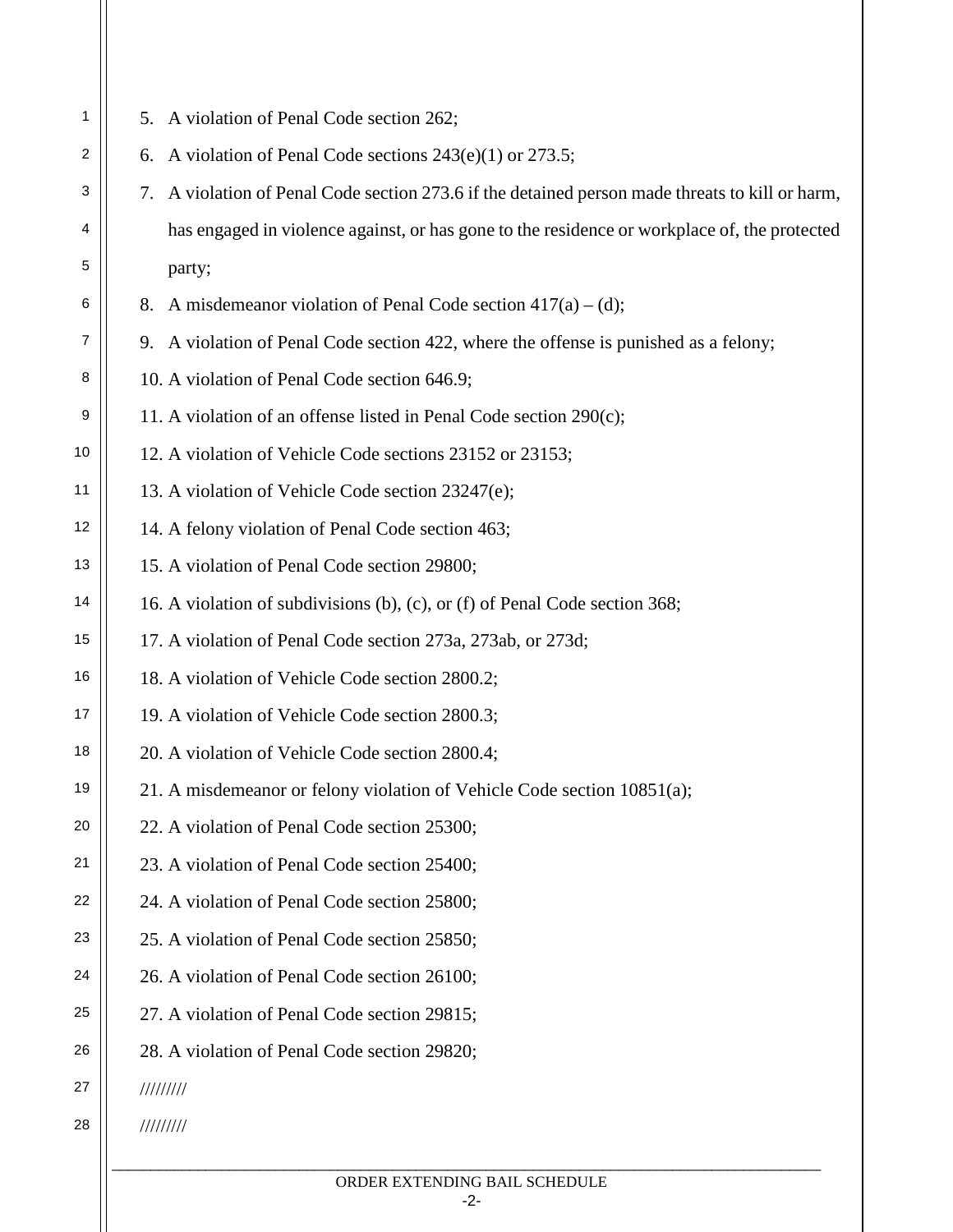29. A violation of Penal Code section 29825;

30. A violation of Penal Code section 29900;

31. A violation of Penal Code section 30300;

32. A violation of Penal Code section 30305;

33. A violation of Penal Code section 30315;

34. A violation of Penal Code section 30320;

35. A violation of Penal Code section 30600;

36. A violation of Penal Code section 30605;

37. A violation of Penal Code section 30610;

38. A violation of Penal Code section 32625;

39. Any person who, at the time of arrest, was out of custody on pretrial release (including own recognizance, supervised own recognizance, or monetary bail of \$0 or more) on one or more felony cases, or two or more misdemeanor cases.

Scheduled bail for all other misdemeanor and felony offenses is set at \$0.

For violations of felony probation, parole, post-release community supervision, or mandatory supervision where the underlying crime of conviction is listed in exceptions (1) through (39), scheduled bail is the bail amount listed in the 2022 Santa Clara County Bail Schedule. Scheduled bail for all other violations of felony probation, parole, post-release community supervision, or mandatory supervision is \$0. Scheduled bail for all violations of misdemeanor probation, whether the arrest is with or without a bench warrant, is \$0. Notwithstanding these orders regarding scheduled bail, the court shall consider the release of a person on probation from custody in accordance with Penal Code sections 1203.2(a) and 1203.25.

The court retains discretion to deny bail as authorized by article I, section 12, or 28(f)(3) of the California Constitution, to set a higher bail for any offense, including those with a bail of \$0, and/or to order conditions of release deemed appropriate for any offense. Setting of bail is at the